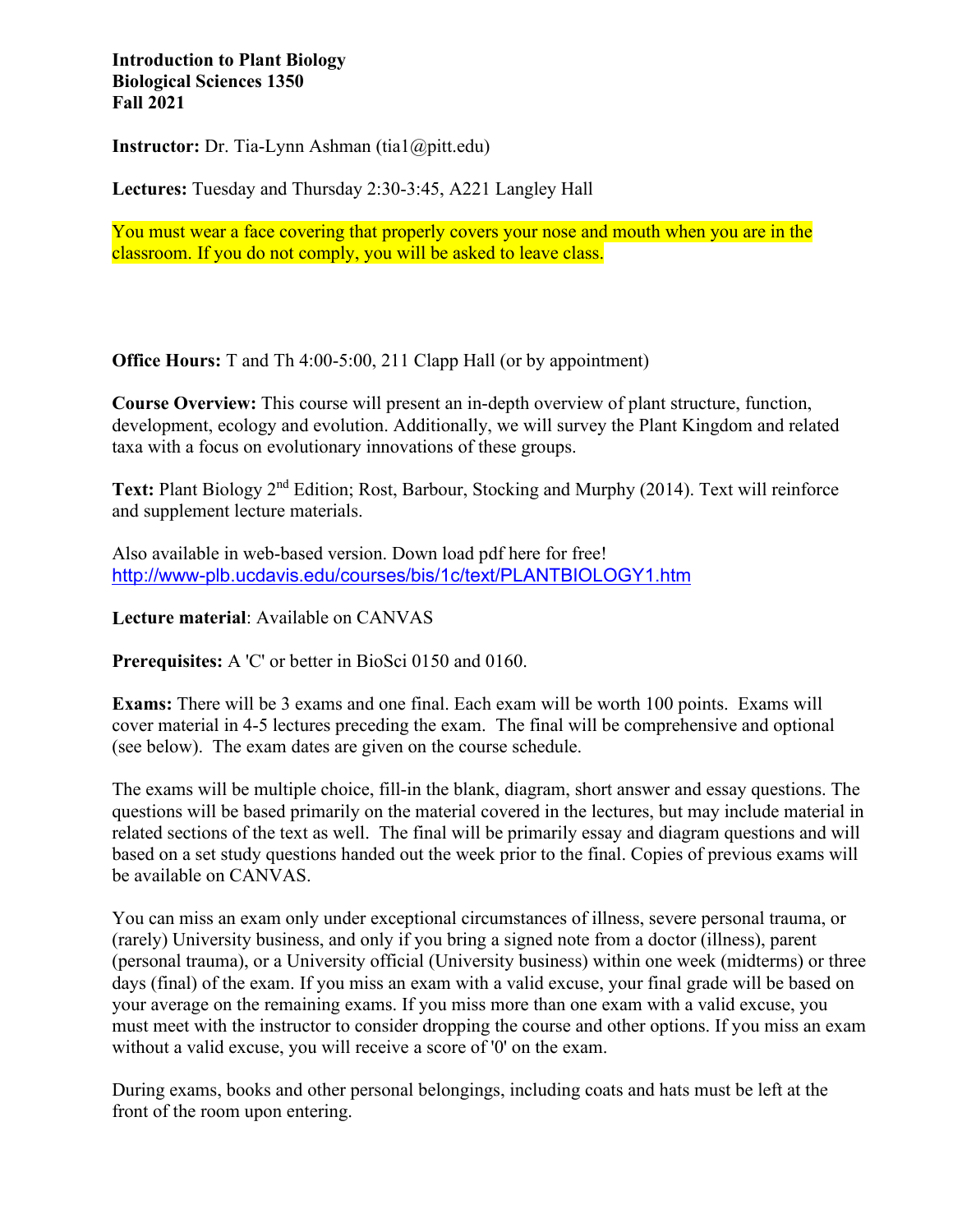### **Science Communication Plant Biology Blog project**

Collaboration between Dr. Tia-Lynn Ashman, Ashman's Plant Biology Class and Dr. Sara Kuebbing and Veronica Iriart.

Overview: You will develop scientific communication skills by writing posts to Science Blogs. You will reflect on the role of plants in their everyday lives, and review and digest primary scientific literature. In doing so you will convey your appreciation for plants and share botanical knowledge with the broader public.

Two blogs and their audiences our target outlets:

EvoBites:<https://evobites.com/> (N. Forrester editor)

Plant Love Stories Blog:<https://www.plantlovestories.com/>(S. Kuebbing editor) The most engaging and effective blogs from students will be selected as contributions to be posted on the website (with their permission and attribution, and with editing by respective editors if needed).

# **Project will be graded on 4 installments:**

1. Blog evaluation in class *(due at end of class session)*

- 2. Peer work on Blog idea *(due at start of class session)*
- 3. Draft blog and links to literature *(due at start of class session)*
- 4. Peer review of blogs *(due at end semester)*

Each installment will be worth 25 points. Grading will be based on participation in discussions and/or assigned products. Because in-class participation is required for this collaborative assignment there will be *no opportunity for make-ups***. You are expected to attend and participate in the class working periods and to hand in the assignments.**

Schedule for blog project

Day 1. Introduction to the project, the blogs and the editors. In groups evaluate blogs to identify key components and important facets of a successful blog. Review literature on how to write an effective blog.

*Homework assignment for day 2: Choose blog target: EvoBites or Plant Love Stories & ideas for blog* 

Day 2. Bring ideas for blog posts. Work in groups to peer review ideas. Outline blog contents, images and what literature or other media information source could be linked to the blog and discussed to deepen the botanical content. If PLS then what primary or secondary literature would you link to; if EB then how to inject personal connection (interview author, personal story).

*Homework assignment for day 3: bring draft blog posts and literature.* 

Day 3. Working session. Bring written blog posts plus primary articles with related content. Feedback from instructors for one-one review.

*Homework assignment for day 4: bring completed blog posts.* 

Day 4. Peer review of completed blog posts. In class written reviews via rubric and peer share.

Resources and/or recommended science/plant blogs to read:

Dynamic ecology<https://dynamicecology.wordpress.com/>

EvoBites:<https://evobites.com/> (N. Forrester editor)

Plant Love Stories Blog:<https://www.plantlovestories.com/>(S. Kuebbing editor)

Fred's Ecology and Environmental Tales https://fredsingerecology.com/

Small pond Science [https://smallpondscience.com](https://smallpondscience.com/)

The Loom: https://www.nationalgeographic.com/science/phenomena/the-loom/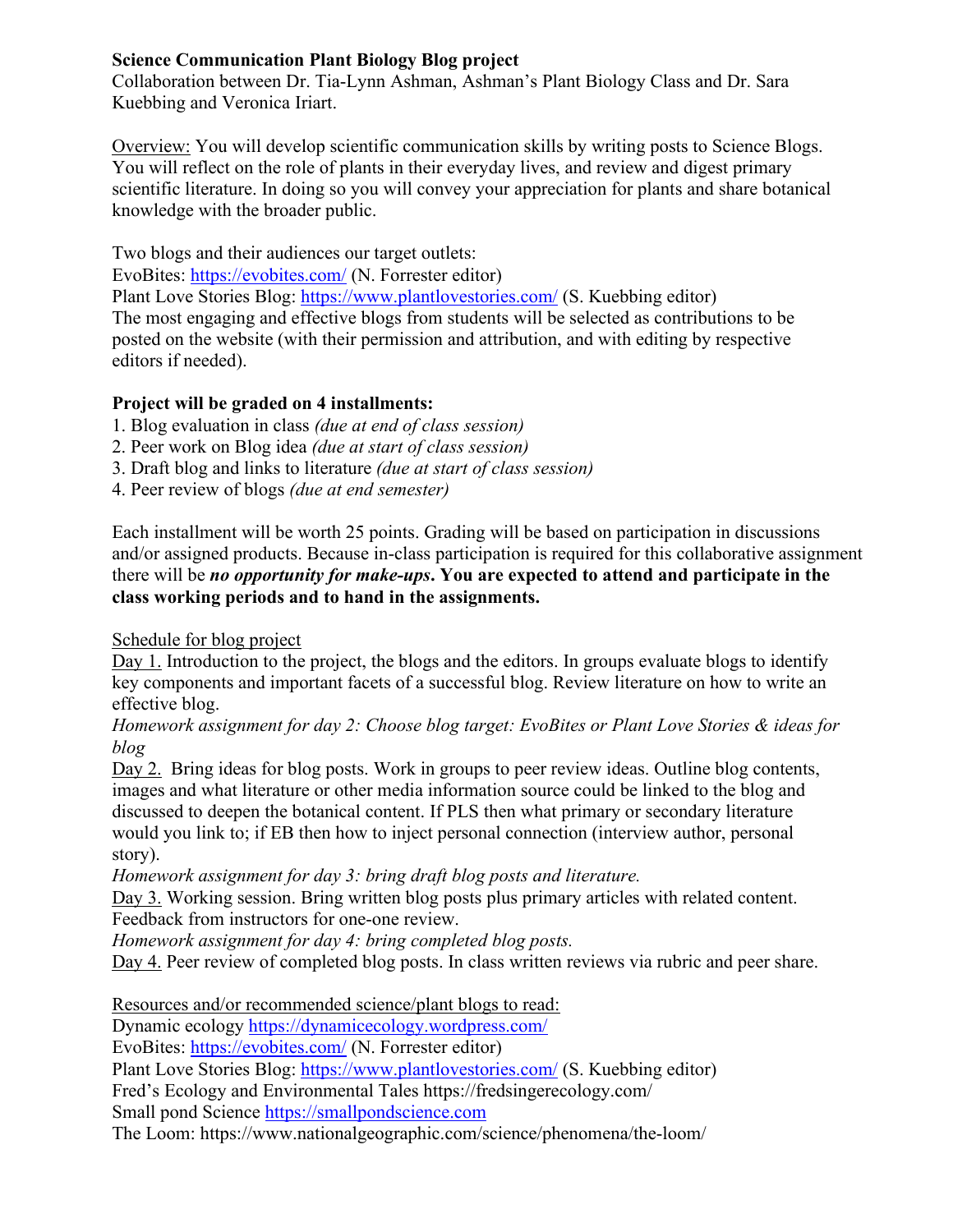Resources about writing blogs:

https://www.theguardian.com/science/2014/apr/17/science-blog-wellcome-trust-writing-prize https://www.theopennotebook.com/science-blogging-essential-guide/science-blogging-101/

Resources for ideas: search engines such as GOOGLE SCHOLAR or websites that feature science discoveries such as SCIENCE NEWS, or twitter feeds.

## **Exploring the diversity of plant life--Plant Tinder Profiles**

Collaboration between Dr. Tia-Lynn Ashman and Dr. Anne Sternberger.

Overview: In this course, we love ALL plants! But, just like people, plants have diverse life history traits that make some more compatible than others. Through this four-part, active-learning assignment, you will develop critical thinking skills by creating Tinder profiles for major plant divisions discussed in lecture. You will synthesize information about your selected plant divisions (e.g., structure, function, life cycle, ecology, etc.), from both class material and scientific literature, into catchy Tinder profiles. You will then participate in "speed dating' think-pair-share exercises to discuss your plant profiles with classmates and evaluate whether your plant divisions are compatible (left or right swipe?!), why or why not. In this way, you will engage in higher order thinking to explore the relationships between plants, their environments, and the evolution of adaptations that promote (or prohibit) these relationships. As part of the assignment, you will also find representative plants from each selected division, study/photograph them in their native habitats, and mark their locations in iNaturalist, thus providing experiential learning and public service opportunity through bolstering iNaturalist content.

Grading: You will be required to create four Plant Tinder profiles (one profile per selected plant division) using the template and rubric provided in class. **Each plant tinder profile will be worth 25 points for a total of 100 points**. Grading will be based on the thoroughness and accuracy of content provided in each Tinder profile including the iNaturalist observations and participation during in-class "speed dating" activities. Due to the collaborative nature of the "speed dating" portion of the project, no make-ups will be offered. These will be submitted on speed date days.

# Schedule for Plant Tinder Assignment:

Day 1 – October 28: Introduction to the assignment and expectations. Walk-through of example Tinder profile and project rubric. *Homework assignment for day 2: create Tinder profiles for algae/bryophytes and seedless vascular plants (i.e., 2 Tinder profiles total due).* Day 2 – November 4: 30 minute "speed dating" in-class activity to share algae/bryophytes and seedless vascular Tinder profiles*. Homework assignment for day 3: create Tinder profiles for gymnosperms and angiosperms (i.e., 2 Tinder profiles total due).* Day 3 – November 18: 30 minute "speed dating" in-class activity to share gymnosperm and

angiosperm Tinder profiles.

**Keep up with Plant Biology REAL TIME**: Informal communication of science has expanded to many different types of media, one particularly fast growing venue is Twitter. We will use a class twitter account to help you and your partners identify, and communicate about topics for your video. The class account **@PlantsUpitt** is already following several scientific journals and media outlets dedicated to plant biology. Follow from your own twitter account! (be sure to provide me with your twitter handle too!)

As an additional incentive, **extra credit** will be assessed based on participation in the twitter account. (0 points for no participation up to 5 for active and sustained participation). Retweet with comments or tag the class account when you tweet a plant related news item. I will choose one tweet per week to highlight as **Plants in the News**!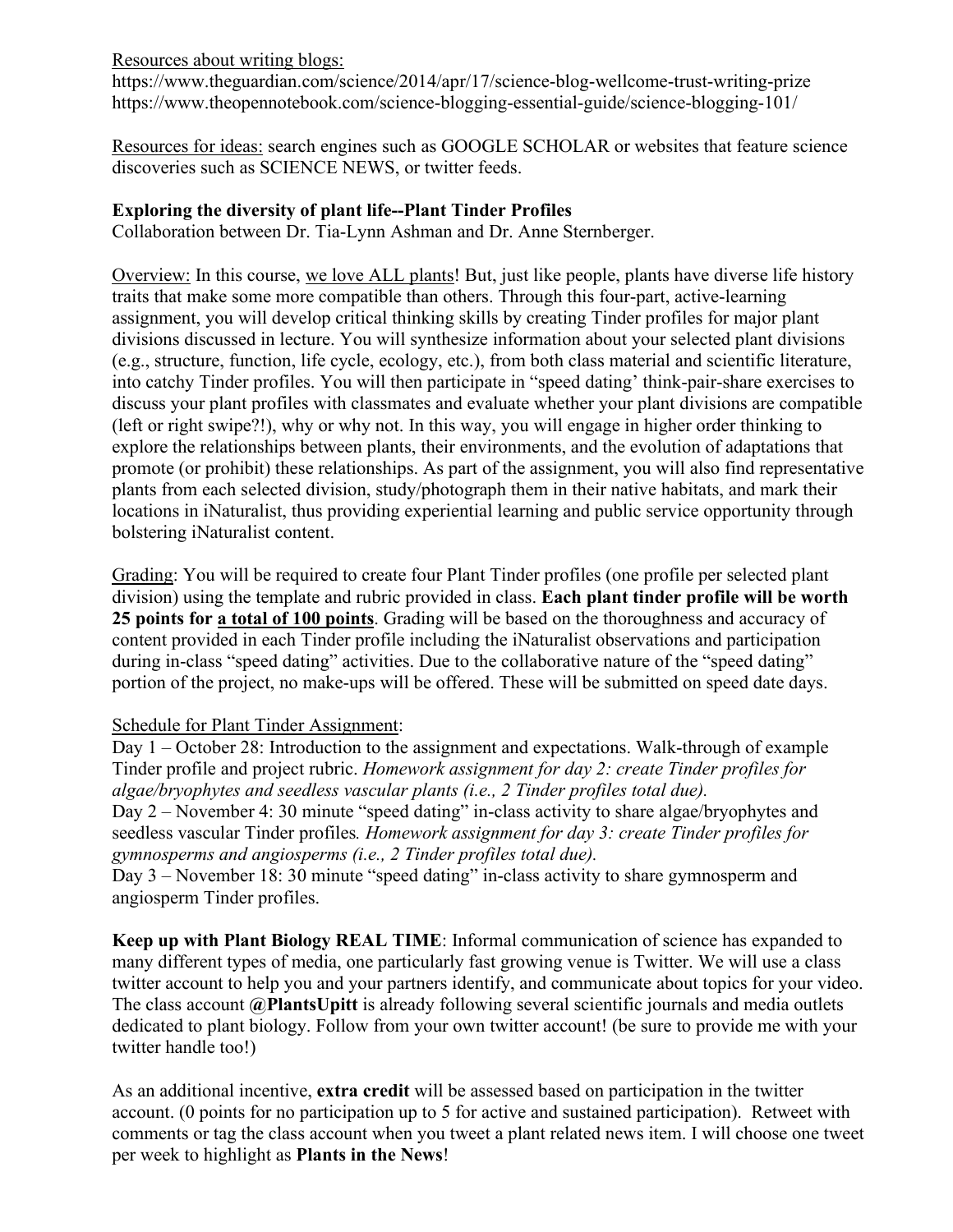**Contemporary Research in Plant Biology (EXTRA CREDIT).** Extra credit will be given for attendance at and written summaries of Research Seminars presented by leading researchers in Plant Biology. A list of pre-approved seminars is attached. Alternative seminars will be considered, but will need prior approval. If can not attend those listed with good reason (i.e. substantiated class conflict), an alternative opportunity will be provided. After attending the seminar you will be required to write summary of the work presented which *must* include a few sentences on each of these points: 1. The hypothesis being tested or questions being addressed by the research; 2. The approach taken by the researcher to test the hypothesis or answer the question; 3. The results and interpretations of the work presented; 4. One question you asked (or would have liked to ask) the seminar speaker about the research presented; 5. How the subject of the seminar was relevant to topics covered in class and/or in your life. (Don't forget to mention title and the seminar speaker's name in your summary!). The summary should be type-written and no more than 1 page. Each summary is worth 10 points and you are allowed up to 20 points total of extra credit work.

**Course Grading:** Your letter grade will be determined by the percentage of **total** points you earn on all of the **three exams, four Plant Blog assignments, four Plant Tinder Profiles**. For example, if you earn 45, 100, 75 on each of the exams and get full credit on all eight in-class assignments – earning you 200 points, I will calculate the total of your scores (45+100+75+200=410) and divide by 500 points, your percentage is 82%. During the term you can estimate your performance based on the following scale: percentages in the  $90's = A$  range;  $80's = B$  range;  $70's = C$  range;  $60's = D$ range; 50's or below =F. The exact letter grade equivalents will be adjusted at the end of the term based on the class average, as follows. The class average will be subtracted from 75%, and the resulting value will be added to each student's semester percentage. The **Final** will be optional. If you choose to take the final, I will compute your grade based on all exams taken (4 exams) and the blog and tinder assignments (all 2 x 4 installments). If you chose not to take the final, your grade will be based solely on the 3 exams and blog, tinder assignments.

**Academic Integrity Policy***:* Cheating/plagiarism will not be tolerated. Students suspected of violating the University of Pittsburgh Policy on Academic Integrity, from the February 1974 Senate Committee on Tenure and Academic Freedom reported to the Senate Council, will be required to participate in the outlined procedural process as initiated by the instructor. A minimum sanction of a zero score for the quiz or exam will be imposed.

View the complete policy at [www.cfo.pitt.edu/policies/policy/02/02-03-02.html.](http://www.cfo.pitt.edu/policies/policy/02/02-03-02.html)

**Disability Resources:** *If you have a disability for which you are or may be requesting an accommodation, you are encouraged to contact both your instructor and the Office of Disability Resources and Services, 140 William Pitt Union, 412-648-7890/412-624-3346 (Fax), as early as possible in the term. Disability Resources and Services will verify your disability and determine reasonable accommodations for this course. For more information, visit [www.studentaffairs.pitt.edu/drsabout.](http://www.studentaffairs.pitt.edu/drsabout)*

This course is designed to function fully in person beginning September 13. Requests for remote attendance will not be reviewed by myself or the department. If you believe you have a qualifying disability that prevents you from attending in-person instruction this semester, please contact Disability Resources and Services. If you are quarantined due to COVID-19, you may temporarily participate remotely by providing documentation. Under either of these circumstances, you may elect to preserve your privacy by not using video and by identifying yourself in Zoom using your initials or an alias that you have shared with me.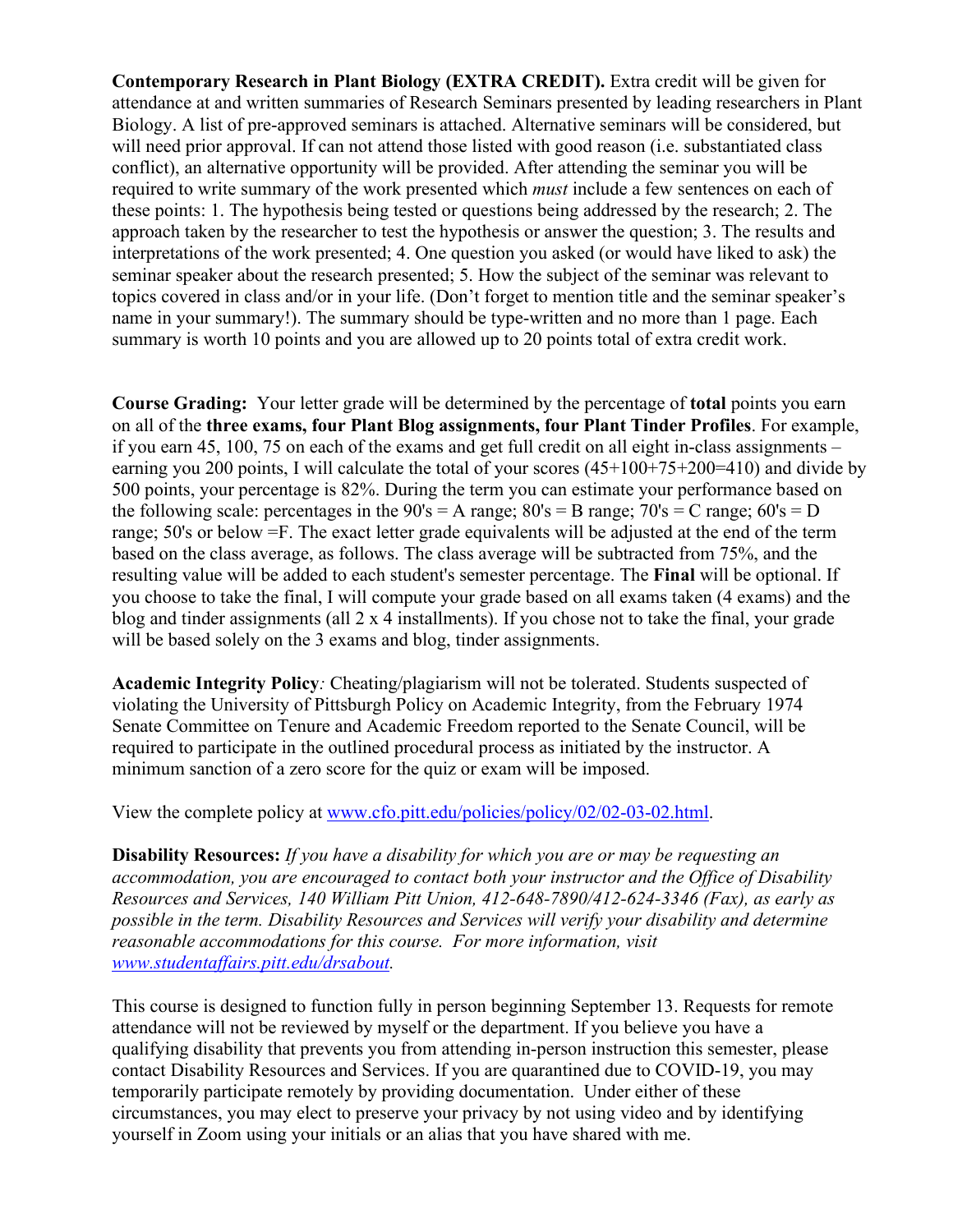**Email Communication Policy:** *Each student is issued a University e-mail address (username@pitt.edu) upon admittance. This e-mail address may be used by the University for official communication with students. Students are expected to read e-mail sent to this account on a regular basis. Failure to read and react to University communications in a timely manner does not absolve the student from knowing and complying with the content of the communications. The University provides an e-mail forwarding service that allows students to read their e-mail via other service providers (e.g., Hotmail, AOL, Yahoo). Students that choose to forward their e-mail from their pitt.edu address to another address do so at their own risk. If e-mail is lost as a result of forwarding, it does not absolve the student from responding to official communications sent to their University e-mail address. To forward e-mail sent to your University account, go to http://accounts.pitt.edu, log into your account, click on Edit Forwarding Addresses, and follow the instructions on the page. Be sure to log out of your account when you have finished. (For the full E-mail Communication Policy, go to www.bc.pitt.edu/policies/policy/09/09-10-01.html.)*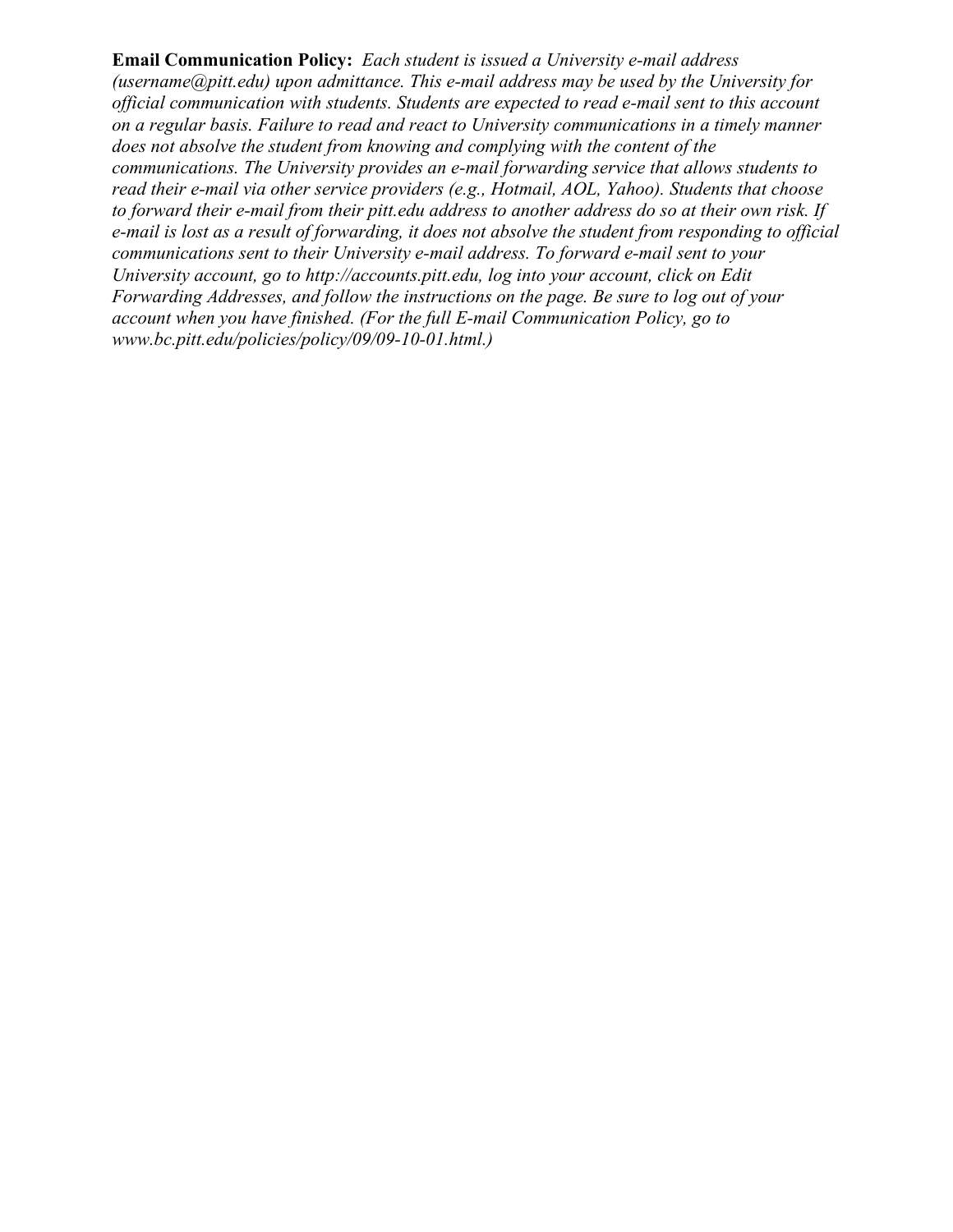### **Syllabus**

| Date  |                | <b>Topic</b>                                                                    | <b>Assigned Reading (online version)</b> |  |
|-------|----------------|---------------------------------------------------------------------------------|------------------------------------------|--|
| Aug   | 31             | Introduction to Plant Biology                                                   | Chpt. 1                                  |  |
| Sept  | 2              | Growth and Development                                                          | Chpt. 14: 213-220 (2-10)                 |  |
|       |                |                                                                                 | Chpt. 5:73 (5),                          |  |
|       |                |                                                                                 | Chpt 7. 111-113 (6-7)                    |  |
|       | 7              | <b>Structure and Function of Plant Cells</b>                                    | Chpt. 3                                  |  |
|       | 9              | Primary Cells and Tissues                                                       | Chpt. 4                                  |  |
|       | 14             | <b>Stems and Leaves</b>                                                         | Chpt. 5, 6; Chpt. 11:170 (12-13)         |  |
|       | 16             | Roots                                                                           | Chpt. $7$ ;                              |  |
|       |                |                                                                                 | Chpt. 11: 168-169 (10-11)                |  |
|       | 21             | <b>EXAM1</b>                                                                    |                                          |  |
|       | 23             | <b>Plant Blog 1: Introduction---</b> Assignment due at end of class             |                                          |  |
|       | 28             | Secondary Growth                                                                | Chpt. 5:75-84 (6-19)                     |  |
|       | 30             | Photosynthesis and Nutrition                                                    | Chpt. 10, 11                             |  |
| Oct   | 5              | Transport-Xylem/Phloem                                                          | Chpt. 11                                 |  |
|       | 7              | Growth regulation/Responses to Envtl Stimuli-<br>Dr. Sternberger                | Chpt. 15                                 |  |
|       | 12             | Evolution-Evolution/Classification/Phylogeny                                    | Chpt. 18                                 |  |
|       | 14             | Evolution-Polyploidy- Dr. Anneberg                                              | Chpt. 18, 16:271-272 (19-21)             |  |
|       | 19             | <b>EXAM2</b>                                                                    |                                          |  |
|       | 21             | Diversity of Plant Life- Dr. Heberling                                          |                                          |  |
|       | 26             | <b>Plant Blog 2: Blog outlines/ideas---</b> Assignment due at start of class    |                                          |  |
|       | 28             | Algae/ Bryophytes                                                               | Chpt. 21, 19:327-328 (16-18)             |  |
| Nov 2 |                | Seedless Vascular plants,                                                       | Chpt. 23                                 |  |
|       | 4              | Gymnosperms Plant Tinder Dates 1--- Assignment due at end of class              |                                          |  |
|       |                |                                                                                 | Chpt. 24                                 |  |
|       | 9              | Plant Blog 3: Draft blog-Instructor feedback-- Assignment due at start of class |                                          |  |
|       | 11             | Plant Blog 3: Draft blog-Instructor feedback-- Assignment due at start of class |                                          |  |
|       | 16             | Angiosperms                                                                     | Chpt. 13, 25                             |  |
|       | 18             | Pollination Ecology Plant Tinder Dates 2 --- Assignment due at end of class     | Chpt. 13, 25                             |  |
|       | 23/25          | Thanksgiving Recess--No Class                                                   |                                          |  |
|       | 30             | Reproductive diversity                                                          | Chpt. 14:221-233 (12-26)                 |  |
| Dec   | 2              | Plant Blog Project 4: Final blog-Peer review—Assignment due at end of class     |                                          |  |
|       | $\overline{7}$ | Diversity Plant Life review                                                     |                                          |  |
|       | 9              | <b>EXAM3</b>                                                                    |                                          |  |
|       | 13             | Final $(2-3:50$ in this room)                                                   |                                          |  |